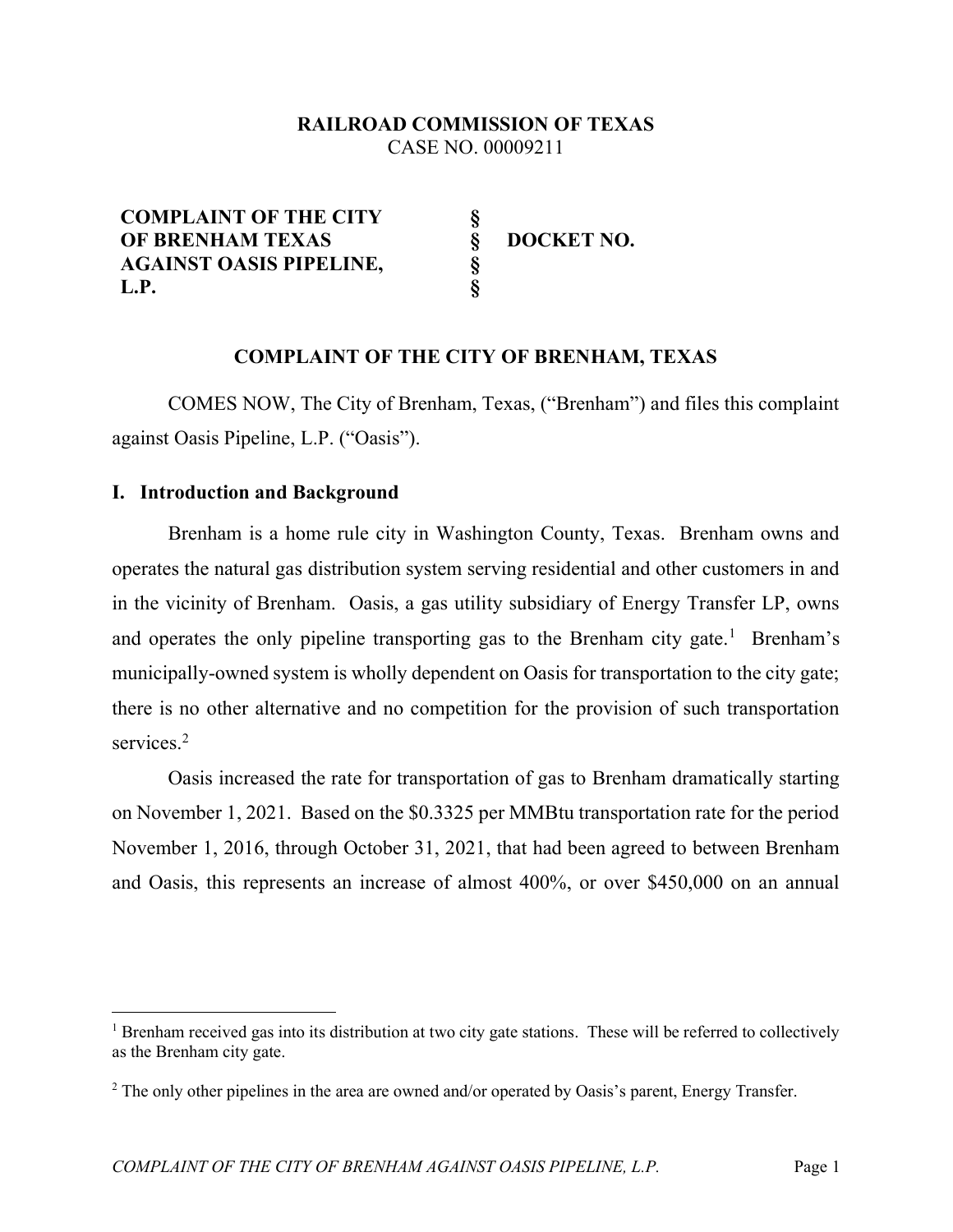basis.<sup>3</sup> The annual effective rate increased to an estimated \$1.3609 per MMBtu, not counting imbalance charges.<sup>4</sup> The rate was increased under a new contract between Brenham and Oasis covering largely the same transportation to the Brenham system that had previously been provided under a contract between WTG Gas Marketing, Inc. and Oasis.<sup>5</sup> The new contract was in its essence a contract of adhesion as Brenham had no effective choice but to agree to the contract in order to avoid a disruption in gas deliveries as winter arrived.

The transportation rate increase by Oasis was patently unreasonable. Among other things, the \$0.3325 rate had previous been agreed to by Oasis for the previous five years. One must presume that Oasis had found that rate to be reasonable. Even allowing for inflation, the dramatic increase was way out of bounds.

Moreover, Oasis failed to file a statement of intent to Increase Rates as required by Section 104.102 of the Texas Utilities Code ("TUC"). Among other things, had Oasis filed the required statement of intent, it (presumably) would have also filed at that time "its direct evidence to support the proposed rate increase," as required by Commission Rule 7.225. Oasis did neither.

In addition, to date we have been unable to determine whether Oasis filed a tariff for the rate as required by Rule 7.315. Indeed, Brenham has received no response to its request to Oasis to furnish a copy of any such tariff filing.

It is for these reasons that Brenham brings this complaint. In so doing, Brenham requests that the Commission review the transportation rate charged by Oasis for

<sup>&</sup>lt;sup>3</sup> The \$0.3325 rate had been arrived at in the context of cost of service information furnished by Oasis to Brenham in 2016. Oasis refused to furnish such information relative to the rate increase effective November 1, 2021. Even allowing for inflation, the increase is on its face unreasonable.

<sup>&</sup>lt;sup>4</sup> Prior to execution of the contract with the \$0.3325 rate, West Texas Gas Marketing, Inc. ("WTG") agreed to sell gas to Brenham at the city gate, with WTG becoming the shipper on Oasis effective November 1, 2016. On information and belief, the rate paid by WTG may have increased to \$0.45 per MMBtu at some point, although the increase was not flowed through to Brenham by WTG because of its contract with Brenham. Assuming the pre-November 1, 2021, rate was \$0.45 per MMBtu instead of \$0.3325, the annual revenue increase to Oasis was from \$207,824 to \$607,010, or almost 300%.

 $<sup>5</sup>$  WTG had refused to renew the existing gas supply agreement with Brenham.</sup>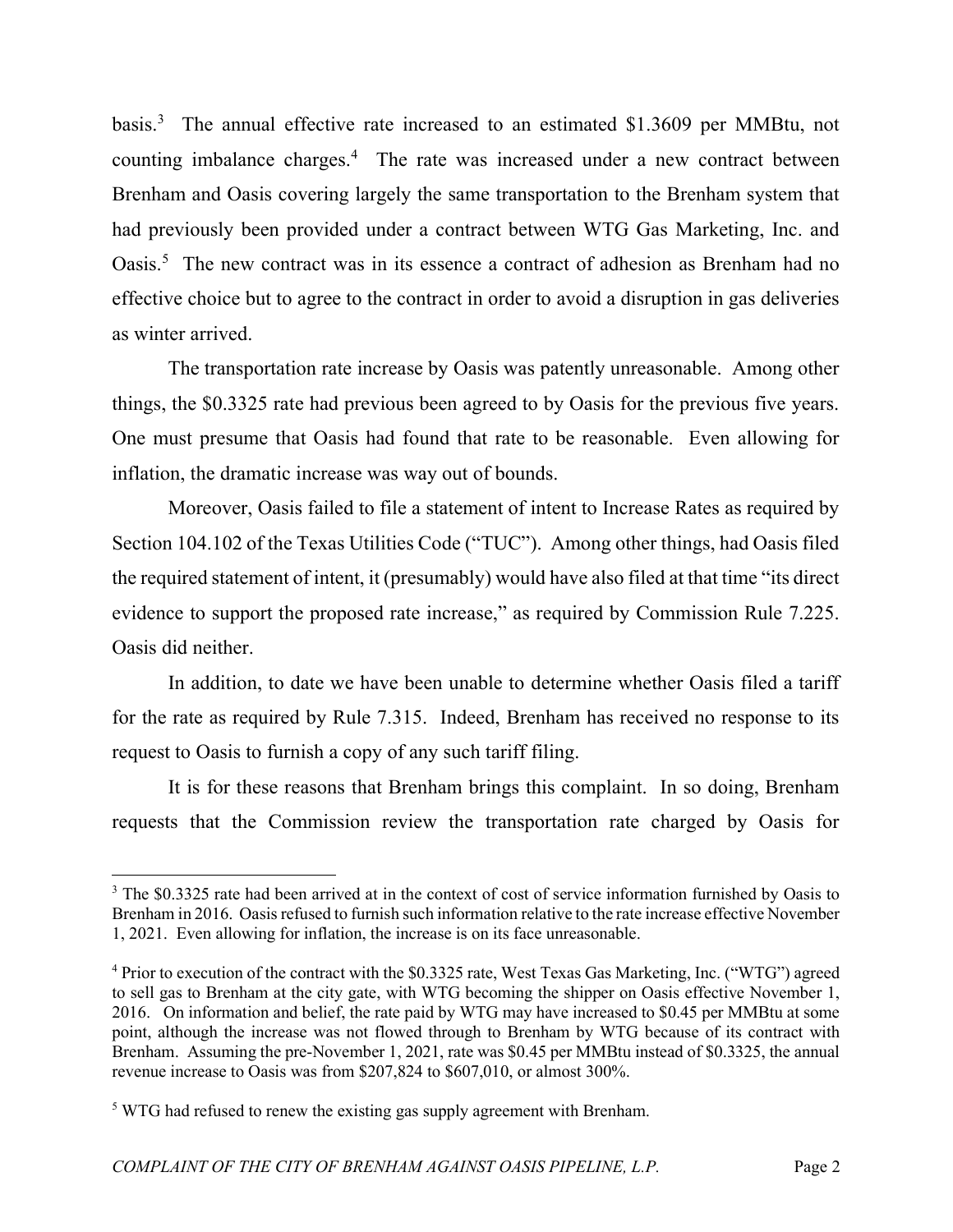transportation to the Brenham city gate and, in so doing, require Oasis to submit the cost of service information that it should have submitted with a statement of intent. Brenham requests that upon such review, and after due notice and opportunity for hearing, the Commission set the just and reasonable rate to be charged by Oasis to the Brenham city gate stations, including related charges such as imbalance fees and essential terms and conditions of service. Brenham requests that the Commission also direct Oasis to reimburse Brenham for its reasonable costs incurred for this ratemaking proceeding pursuant to TUC § 103.022.

Further, as noted below, Brenham requests, as incidental to the ratemaking proceeding, that the Commission consider the effects of the failure of Oasis to file a statement of intent to Increase Rates prior to its November 1, 2021, rate increase and to determine whether Oasis has properly filed a tariff with respect to the subject rate. In this regard, Brenham requests that the Commission consider the proper remedy for the Oasis rate increase implemented without filing a statement of intent and the proper remedy if Oasis has failed to file the required tariff.

#### II. Jurisdiction and Basis for Relief

 Oasis is a gas utility subject to the Commission jurisdiction and regulation under Title 3 of the Texas Utilities Code. Among other bases, with specific reference to transportation to the Brenham city gates, Oasis is a gas utility under TUC  $\S$  121.001(a)(3) because it is the only pipeline by which natural gas can be brought to the Brenham distribution system.

This complaint is brought under  $\S$  1.23 of the Commission's rules and TUC  $\S$ § 105.051, 121.152, and 121.153. As the owner and operator of its municipal distribution system, Brenham is a person directly affected by Oasis transportation rates to the Brenham city gate. Subject to the potential need for a greater refund relative to the Oasis failure to file a statement of intent to Increase Rates, Brenham requests that upon final determination of the proper rate or charge Oasis be ordered to reimburse to Brenham the amounts paid in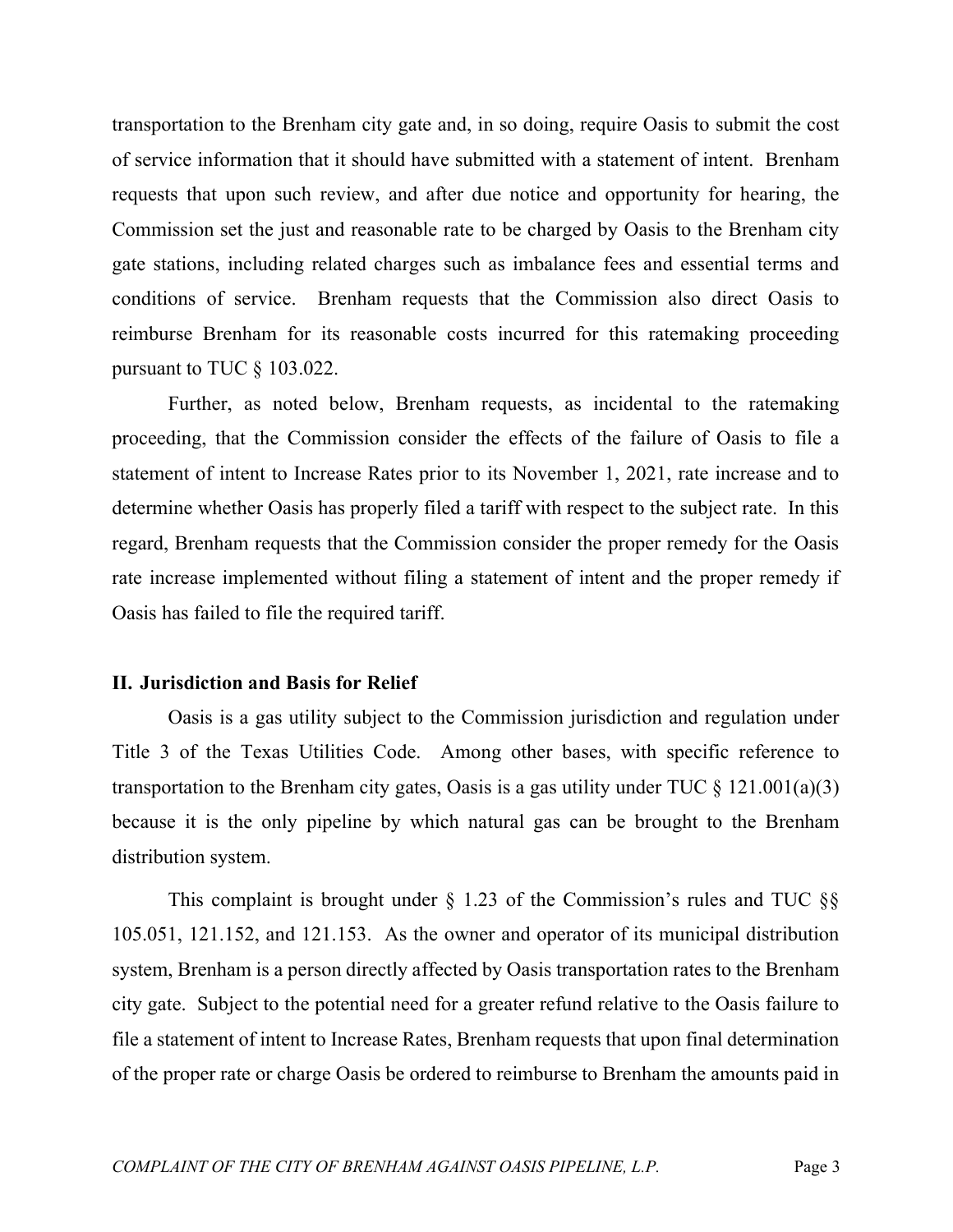excess of the proper rate or charge from and after the filing of this complaint, pursuant to TUC § 121.154.

## III. Specific Points of Complaint

## A. Excessive and Unreasonably Prejudicial Transportation Rate

 The massive 400% increase in the Oasis transportation rate to the Brenham city gates is prima facie excessive and unreasonable, especially when the increased rate is contrasted to the transportation rate that had been charged for many years. The rate is also unreasonably prejudicial in that, among other things, it creates an undue burden on the residential and other customers of Brenham's distribution system and impairs the competitive position of businesses in Brenham. For these reasons, Brenham requests that the Commission review the rate and determine the proper, just, and reasonable rate, including balancing fees, on a cost-of-service basis under TUC §§ 104.003 and 121.151. To the extent material, Brenham also requests that the Commission review and regulate other terms and conditions of service for transportation by Oasis to Brenham.

## B. Unlawful Rate Change

TUC Section 104.102 is unambiguous:

(a) A gas utility may not increase its rates unless the utility files a statement of its intent with the regulatory authority that has original jurisdiction over those rates at least 35 days before the effective date of the proposed increase.

Oasis did not file the required statement of intent when it increased the city gate rate for transportation to Brenham on November 1, 2022. Under these circumstances the increased rate is not a lawful rate. "Raising rates without going through proper statutory procedures is unlawful." Entex, a Div. of Reliant Energy Res. Corp. v. R.R. Comm'n of Texas, 18 S.W.3d 858, 865 (Tex. App. 2000). [citation omitted]<sup>6</sup>

 $6$  "A rate change is *illegal* if instituted before these [statement of intent] requirements are satisfied." Railroad Comm'n v. Moran Utils. Co., 728 S.W.2d 764, 768 (Tex.1987).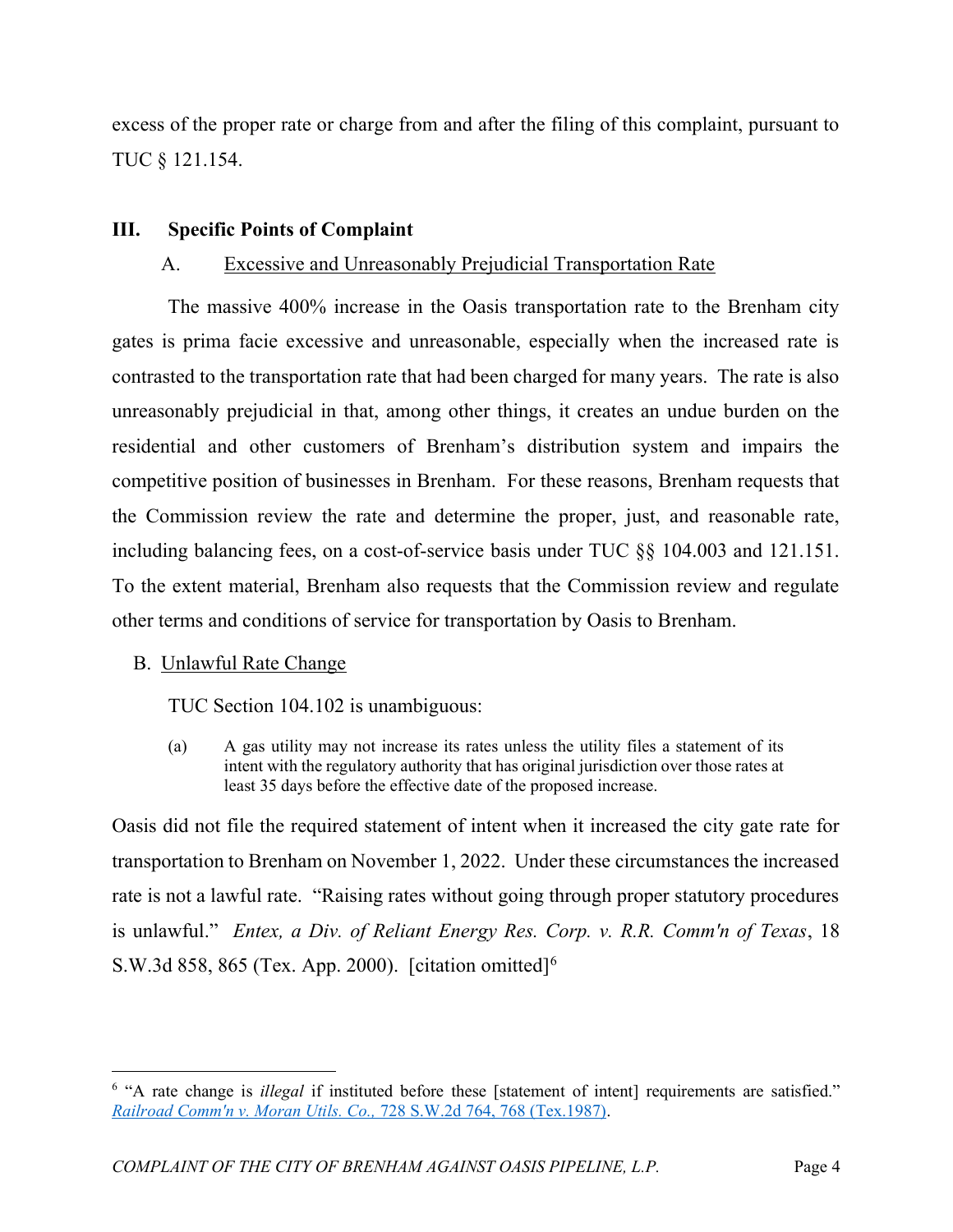Oasis will likely point to TUC § 104.003 on negotiated contract rates and maintain that Commission policy is that filing a statement of intent is not required for such rates. But this argument cannot be supported for at least two reasons. First, the rate forced on Brenham by Oasis, while incorporated into a contract, does not meet the requirements of § 104.003(b) for considering such a rate to be just and reasonable. Second, given the longstanding regulation by the Railroad Commission of city gate rates, the policy shift by the Commission many years ago to normally not require statement of intents for negotiated contract rates, cannot reasonably be construed to not include transportation rates for deliveries to city gates for local distribution, as in Brenham. Indeed, none of the § 104.003 contract rate provisions speak one way or another to the requirement to file a statement of intent when increasing rates.

 Oasis cannot support or justify its failure to follow the statute and file a statement of intent to increase rates when implementing its massive rate increase to Brenham on November 1, 2021. To be sure, had it filed the required statement of intent, along with the cost of service information required by Rule 7.225, Oasis and Brenham may well have been able to negotiate a mutually agreeable settlement rate to then be approved by the Commission. But that did not happen. Instead, Oasis effectively unilaterally set the new transportation rate. Under these circumstances, Brenham requests that the Commission consider the proper remedy, including whether Oasis must cease charging the increased rate unless and until it files a proper statement of intent that properly implements the rate change. In addition, Brenham requests that the Commission consider whether Oasis should be ordered to refund all monies collected at the higher illegal rate.

### C. Tariff

 As noted above, it is not clear that Oasis properly made a tariff filing for the rate effective November 1, 2021, as required by Rule 7.315. Brenham has not been able to locate such a tariff in the coded tariff filings that Oasis has made at the Commission. Moreover, if Oasis had so filed a tariff, it did not send a copy to Brenham. Further, Oasis did not respond to a February 3, 2022, request by Brenham that it "please forward the tariff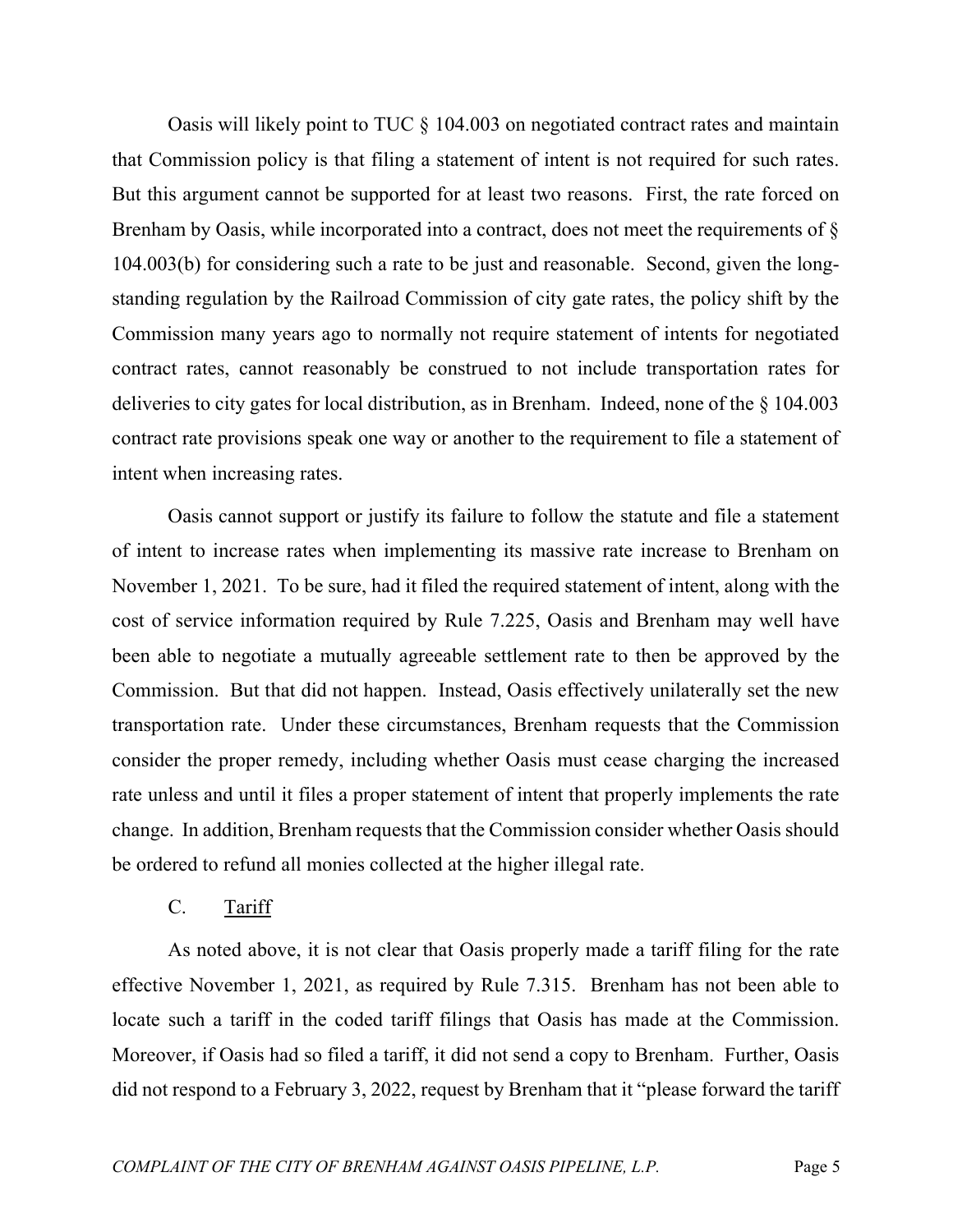filed with the Railroad Commission of Texas, including any revisions or updates and any documents referenced in the tariff filing or incorporated by reference into the filing." Brenham requests that the Commission review this issue, direct Oasis to forward any tariff filing to Brenham, and take such other further action as may be appropriate.

### IV. Brenham Rate Case Expenses

Brenham has already found it necessary to retain consulting and attorney services to assist with this matter. Pursuant to TUC § 103.022, Brenham requests that the Commission also direct Oasis to reimburse Brenham for its reasonable costs incurred for this ratemaking proceeding.

 WHEREFORE, PREMISES CONSIDERED, Brenham prays that this complaint be considered, that the relief sought herein be granted, and that the Commission grant such other and further relief to which Brenham may be entitled.

Respectfully submitted,

By:  $\sqrt{s}$  John R. Hays, Jr. John R. Hays, Jr. SBN 09303300 HAYS LAW FIRM 3305 Northland Dr., Suite 103 Austin, Texas 78731 john.hays@hayslaw.com 512-472-3993

# ATTORNEY FOR THE CITY OF BRENHAM, TEXAS

Dated: April 4, 2022